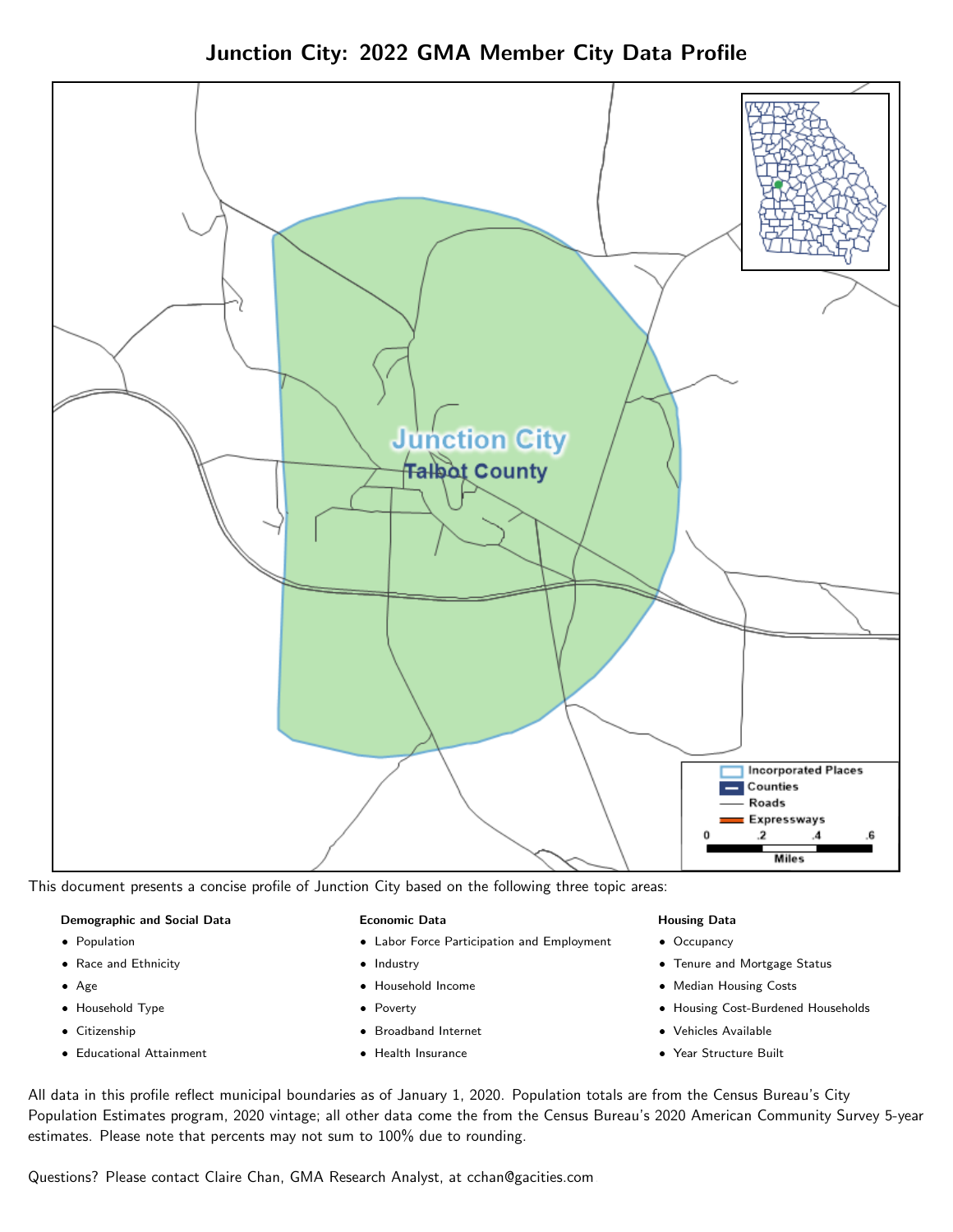# Junction City: Demographic and Social





**Citizenship** 

# Native Born 100%

Source: American Community Survey, 2020 5-year estimates, table B05002 Source: American Community Survey, 2020 5-year estimates, table B15002

Race and Ethnicity



Source: U.S. Census Bureau, City Population Estimates, 2020 vintage Source: American Community Survey, 2020 5-year estimates, table B03002

#### Household Type



Source: American Community Survey, 2020 5-year estimates, table B01001 Source: American Community Survey, 2020 5-year estimates, table B11001

#### Educational Attainment



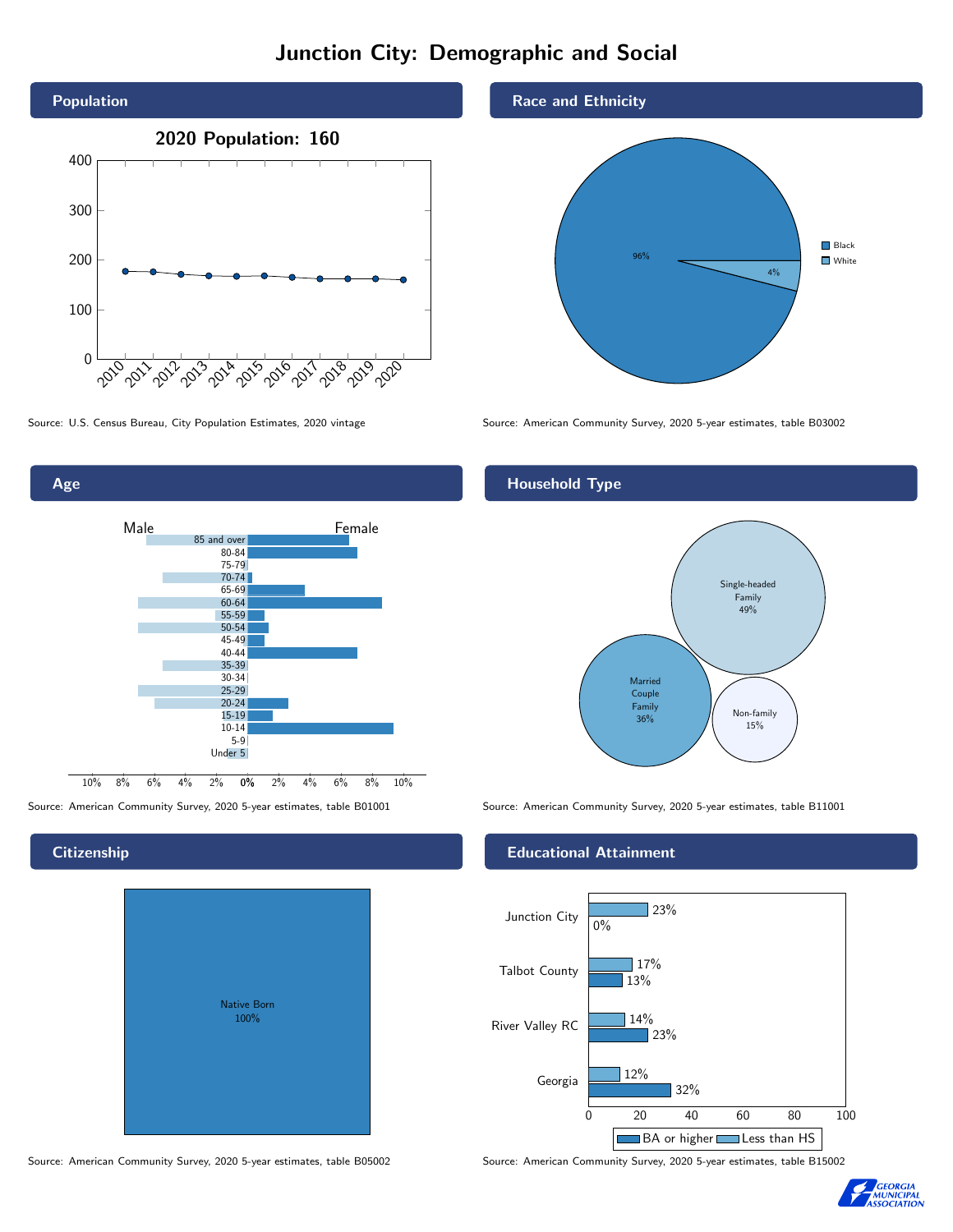# Junction City: Economic



Source: American Community Survey, 2020 5-year estimates, table B23001 Note: Unemployment rate is based upon the civilian labor force.

#### Industry

| Agriculture, forestry, fishing and hunting, and mining      | 10%   |
|-------------------------------------------------------------|-------|
| Construction                                                | 8%    |
| Manufacturing                                               | 28%   |
| <b>Wholesale Trade</b>                                      | 5%    |
| Retail Trade                                                | 13%   |
| Transportation and warehousing, and utilities               | $1\%$ |
| Information                                                 | $0\%$ |
| Finance and insurance, real estate, rental, leasing         | $0\%$ |
| Professional, scientific, mgt, administrative, waste mgt    | 3%    |
| Educational services, and health care and social assistance | 24%   |
| Arts, entertainment, recreation, accommodation, food        | $0\%$ |
| service                                                     |       |
| Other services, except public administration                | $0\%$ |
| Public administration                                       | 8%    |

Source: American Community Survey, 2020 5-year estimates, table C24030



Source: American Community Survey, 2020 5-year estimates, tables B19013 and B19025 Source: American Community Survey, 2020 5-year estimates, table B17010

Broadband Internet No 68% Yes 32%

#### Health Insurance





Source: American Community Survey, 2020 5-year estimates, table B28002 Source: American Community Survey, 2020 5-year estimates, table B18135